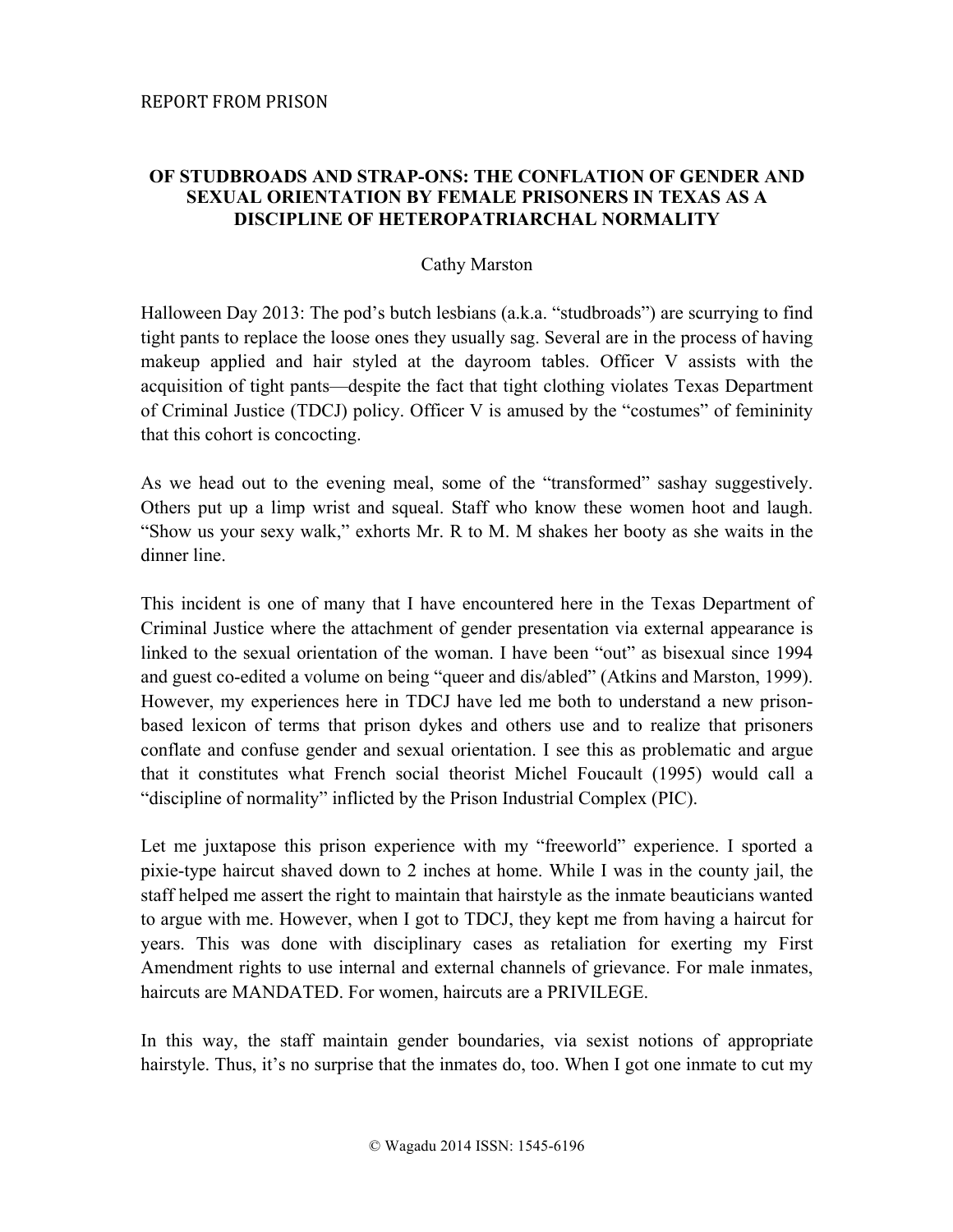hair after years of nonstop growth, an officer tried to give me a disciplinary case. Fortunately, I found a sympathetic sergeant who tore up the case when she saw my short hair on my I.D. card.

After I was finally able to go to the Beauty Shop to get shaved with electric clippers down to my pixie cut for the first time in years, my dorm mates began referring to me as "he." I corrected them: "I'm a WOMAN." In one conversation on the rec yard, an inmate responded, "But aren't you gay?" I told her I was and added: "But there's a difference between gender presentation and sexual orientation." She and the others present nodded their heads thoughtfully. They understood.

But the heteropatriarchal idea that there must be a "he/she" dualism in a relationship even a female-to-female one—persists. This is also evident when messages are being passed between lovers. Here the courier will deem one of the pair "she" and the other "he." On one occasion, the courier was hollering out the window on her side of the run for Little G; and she kept calling G "he." G finally said, "Look, I'm a woman!"

"Well, but it's confusing to pass the message and say, 'she' and 'she,'" replied the messenger. Finally, first names were used to avert the gender crisis of the communicator. The courier's response, perhaps, simply explains why gender presentation and sexual orientation are being conflated here in TDCJ.

In our heterosexist society, no matter how open we are to LGBTQ relationships, our cultural socialization still leads some to want to see a male and a female in our relationship or to call someone with short hair a male. Prison by itself cannot entirely be blamed for that. In 1999, I shaved off my golden blond locks that cascaded halfway down my back so that I could try out the pixie cut (that I've worn since then). I stopped into a coffee shop that weekend and immediately drew the attention of a leatherdyke who I'd seen many times before with my long hair. Why did SHE assume I was gay with short hair, when I was just as gay with long hair?

Let me delve into another prison scenario that occurred this winter with the same Officer V and an inmate fairly new to TDCJ. "Cassie" (a pseudonym) sees a friend of hers from a former unit in the vestibule and hugs her wholeheartedly and platonically. Office V yells, "Hey! Bring me your I.D.!"—suggesting she's going to write a disciplinary case: a "Code 20" for sexual misconduct. H and I defend Cassie: "She's new, Ms. V! She doesn't know any better!"

What Cassie doesn't know is that we're not supposed to hug or touch each other here in TDCJ. When I first met her, Cassie extended her hand to shake mine. I had to explain that if staff saw us shake hands, we could get a "sex" case and be sent to medium custody.